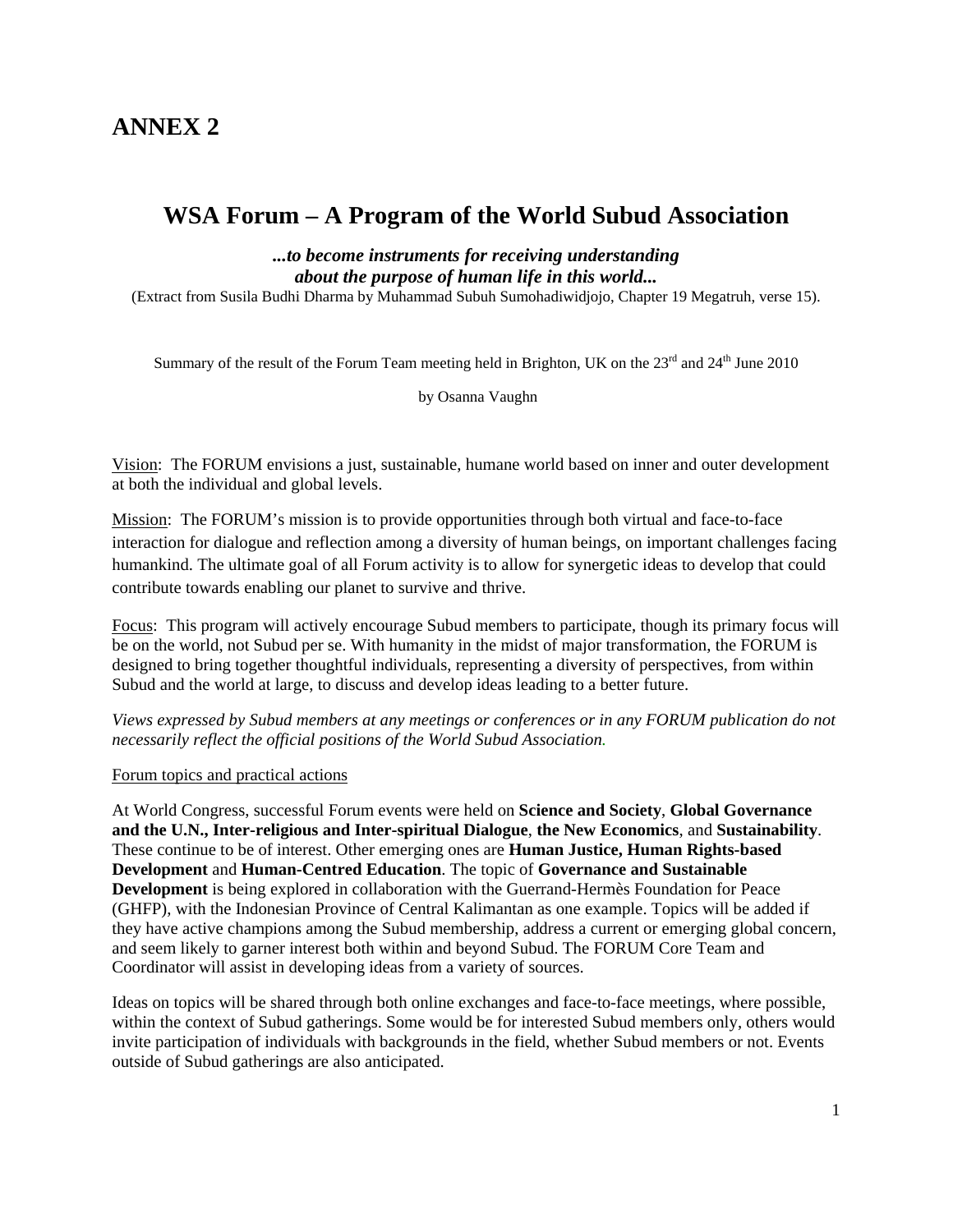## In anticipation of this broader participation, an alternative title is under consideration. One possibility is **Forum for a Better World – A Program of the World Subud Association**.

A professionally edited electronic journal is being planned, as well as an on-line bulletin board for briefer exchanges. Quality guidelines for both events and journal articles will be put together and published. Trained individuals will be recruited to organize and facilitate meetings. The FORUM will also develop collaborative activities with the Subud wings and affiliate organizations.

The FORUM is a program of the WSA currently within External Relations brief, and as such receives some funding from the WSA. In addition funds are sought from other sources.

With the collaboration of the WSC, a pro-active program will be launched to raise awareness among Subud members and others. Although experts will be sought out wherever possible, the wisdom of all concerned people is welcome. The FORUM intends to create spaces and opportunities for individuals to share and refine such understandings in an attempt to be part of a positive transformation for the future, focusing in improving both the "en-vironment" and the "*in-*vironment".

### Organization:

At this time, the FORUM's Core Team includes Ruslan Feldman (coordinator), Sharifin Gardiner, Victor Margolin, Amalia Rasheed (WSA executive, ER coordinator), Fréderic Richard, Garrett Thomson, and Osanna Vaughn. Other Forum members include the leaders/champions of specific programs and initiatives of the Forum: Livingston Armytage, Solen Lees Gratiet, Bardolf Paul, Reinbrand Visman, and others that may emerge.

Members of a broader range of nationalities, cultures and age groups are being sought. Ruslan Feldman will serve as the Coordinator for an initial one-year period (September 1, 2010 – August 31, 2011), and will follow up on all the decisions of the Core Team, carrying out all type of practical and administrative work. The Coordinator may also serve as initial journal editor. With an honorarium of US\$400/month, the Coordinator will be expected to work an average of ten hours per week.

The work to be carried out during this first year includes:

- Finding an Interfaith/Inter-spiritual "champion" to work with Amalia Rasheed to liaise with the Hawaii 2011 interfaith conference and other upcoming conferences of such organizations as the Council on Religions for Peace and the Parliament of the World's Religions.
- Assisting as needed with the Forum's Kalimantan Governance for Sustainable Development Conference, currently being planned in cooperation with the GHFP.
- Assist with planning for Subud's participation in the Earth Summit of 2012.
- Help organize a FORUM youth-run event at the August 2010 British National Congress.
- Liaise with Fernando Fatah's Education for Peace conference project in Mexico.
- Organize three (3) FORUM meetings in connection with Subud gatherings in the next 12 months.
- Develop an initial roster of Subud individuals with interests and backgrounds in the current FORUM topic areas.